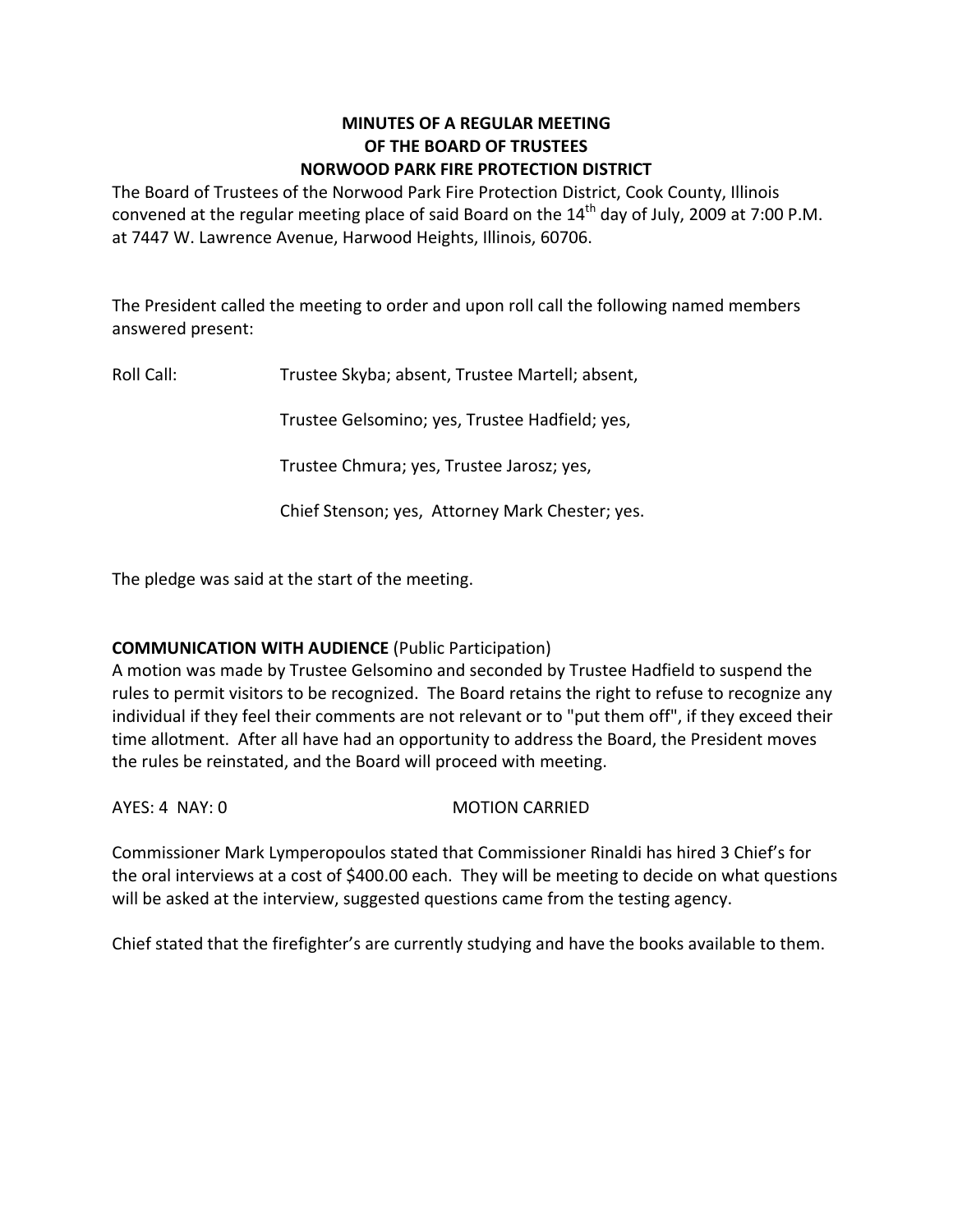A motion was made by Trustee Gelsomino and seconded by Trustee Jarosz to approve the payment of all current bills.

Roll Call: Trustee Skyba; absent, Trustee Martell; absent,

Trustee Gelsomino; yes, Trustee Hadfield; yes,

Trustee Chmura; yes, Trustee Jarosz; yes.

AYES: 4 NAY: 0 **MOTION CARRIED** 

Trustee Martell arrived at 7:05 P.M.

A motion was made by Trustee Hadfield and seconded by Trustee Gelsomino to approve the minutes of the Regular meeting held on June 9<sup>th</sup>, 2009.

Roll Call: Trustee Skyba; absent, Trustee Martell; yes,

Trustee Gelsomino; yes, Trustee Hadfield; yes,

Trustee Chmura; yes, Trustee Jarosz; yes.

AYES: 5 NAY: 0 **MOTION CARRIED** 

### **TREASURER'S REPORT**

Schedule of Assets (Arising from Cash Transactions) June 30, 2009

### Assets

| Checking and money market accounts (interest rate): |   |           |
|-----------------------------------------------------|---|-----------|
| Plaza Bank checking (0.245%)                        | S | 890       |
| Plaza Bank money market (0.494%)                    |   | 796,769   |
| Plaza Bank checking- Public Education               |   | 573       |
| Plaza Bank ambulance billing money market (0.494%)  |   | 205,740   |
| Suburban Bank & Trust                               |   | 7,631     |
|                                                     |   |           |
| Total checking and money market accounts            |   | 1,011,603 |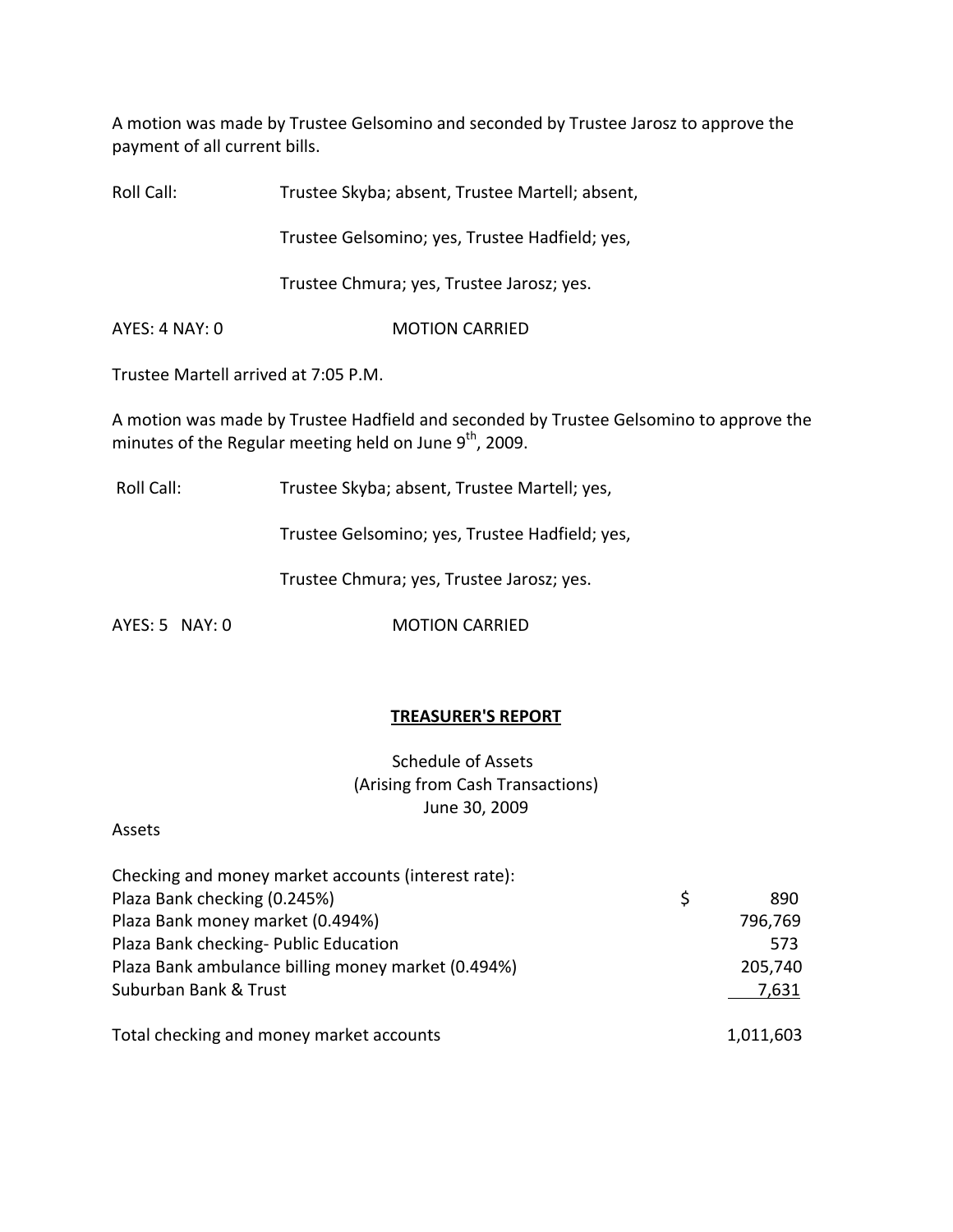| Certificates of deposit (interest rate and maturity):    |                    |
|----------------------------------------------------------|--------------------|
| Parkway Bank and Trust (4.34% 05/10/10)                  | 482,420            |
| Plaza Bank (3.07% 01/17/10)                              | 116,879            |
| Plaza Bank (2.23% 03/18/10)                              | 400,591            |
| Plaza Bank (3.50% 06/23/09)                              | 1,492,699          |
| Belmont Bank (4.10% 05/21/11)                            | 444,688            |
| Parkway Bank and Trust (4.35% 04/07/10)                  | 325,683            |
| Total certificates of deposit                            | 3,262,960          |
| Total checking, money market and certificates of deposit | <u>\$4,274,563</u> |

Trustee Martell stated that we renewed a breakable CD at Plaza Bank. The new rate is 1.98% or 2% APY. Discussion on future CD rates. For this fiscal year, our revenues exceeded our expenses by about \$150,000.00. Attorney Chester discussed that they should look into funding different purchases that are planned for the future so that there is not such a large reserve. Governmental bodies are not supposed to make money. Trustee Martell stated that we have a good reserve.

Motion by Trustee Jarosz, seconded by Trustee Gelsomino to approve the Treasurer's report as presented from the Financial Statement for June 2009**.**

| Roll Call:         | Trustee Skyba; absent, Trustee Martell; yes,   |
|--------------------|------------------------------------------------|
|                    | Trustee Gelsomino; yes, Trustee Hadfield; yes, |
|                    | Trustee Chmura; yes, Trustee Jarosz; yes.      |
| $AYES: 5$ NAY: $0$ | <b>MOTION CARRIED</b>                          |

## **Chiefs Report:**

All Trustees received a copy of the alarm report.

All Trustees received a copy of the inspection report along with the list of completed inspections for this month.

Engine 103 was in Fire Apparatus Magazine for 1 month and we received 1 call on it. Next step is to give it to a broker for a 5%‐10% commission, Discussion. Deputy Chief Kovalcik and the Chief will research different brokers that the board can approve at the next meeting.

Chief is happy to report that the work on the roof is completed.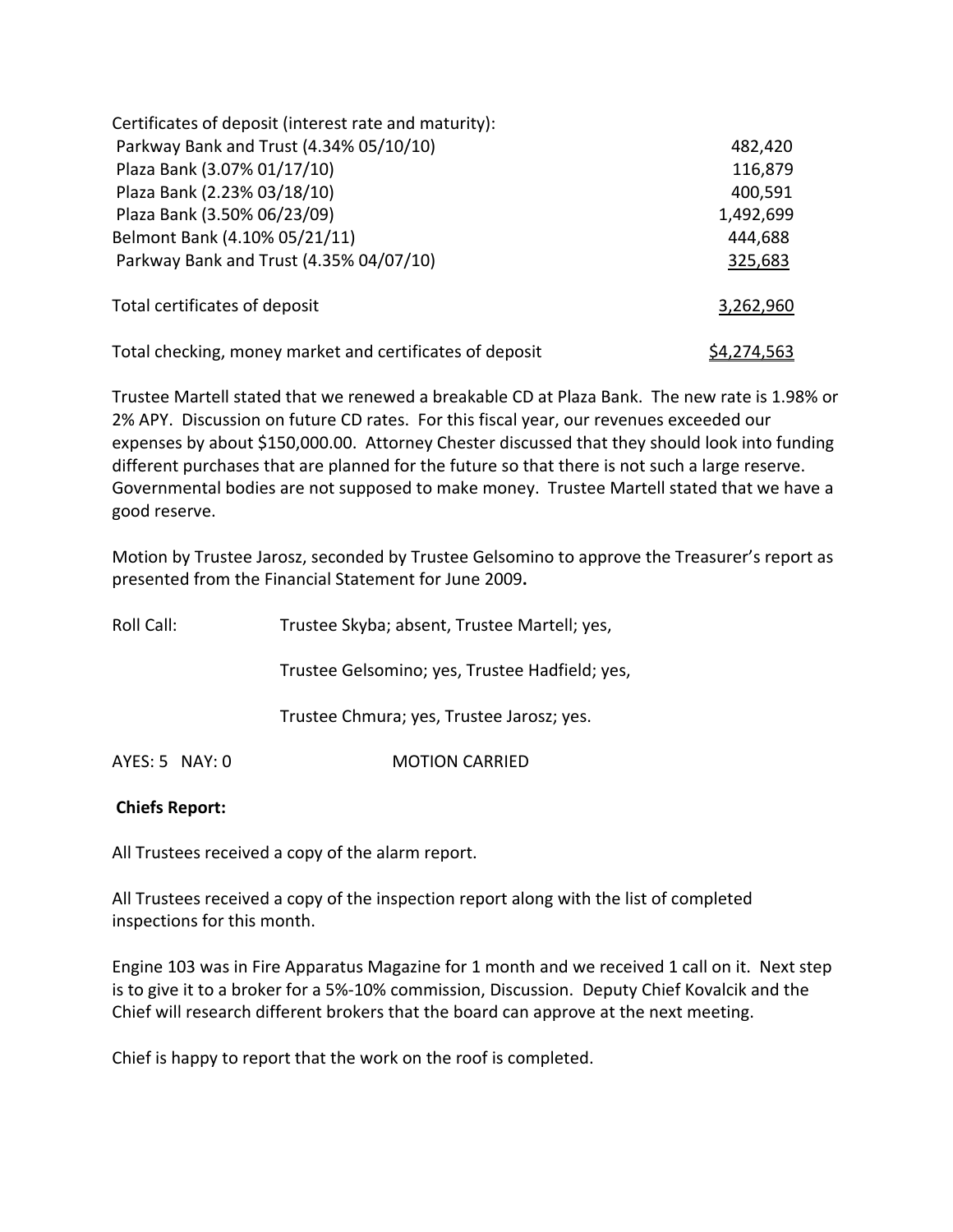Still waiting for some things that have been passed at previous meetings. The radios are on back order and the nozzles are special made per order.

Summer Intern is working out well and we have been able to accomplish many different things. He has been entering ambulance billing information, hydrants, hose, has done some work in Quickbooks, Records Disposal, filing as well as other things. He is a good kid and is doing a nice job.

Tax objection resolutions are on the agenda for tonight. Mark Chester also has settled on a previous objection, and there will be no refund due.

Chief would like to get bids on seal coating the parking lot, we would like to get it done before the Open House in October.

Water bill with Harwood Heights is now up to \$7,000.00. Trustee Martell stated that he saw the Mayor and she will be contacting them shortly. Trustee Martell feels that Trustee Chmura and he should meet with the Mayor on a couple of issues.

Crowe Horwath has sent a bill for two hundred and fifty dollars for something that was done a couple years ago. Trustee Martell has contacted their office and is working on a resolution.

A motion was made by Trustee Jarosz and seconded by Trustee Hadfield to accept the Chiefs report as presented for June 2009.

AYES: 5 NAY: 0 MOTION CARRIED

### **Presidents Report:**

Trustee Chmura notified the Trustees that we received an Illinois Workers' Compensation Commission notification about a case that was filed by one of our firefighters. Discussion.

#### **Committee Reports:**

Finance Committee‐ Chairman Trustee Chmura stated there is nothing to report at this time.

Building and Equipment Committee‐ Chairman Trustee Hadfield reported on the roof repairs.

Technology and PR Media Committee‐ Chairman Trustee Skyba was absent.

Policy Committee‐ Chairman Trustee Gelsomino stated there is nothing at this time.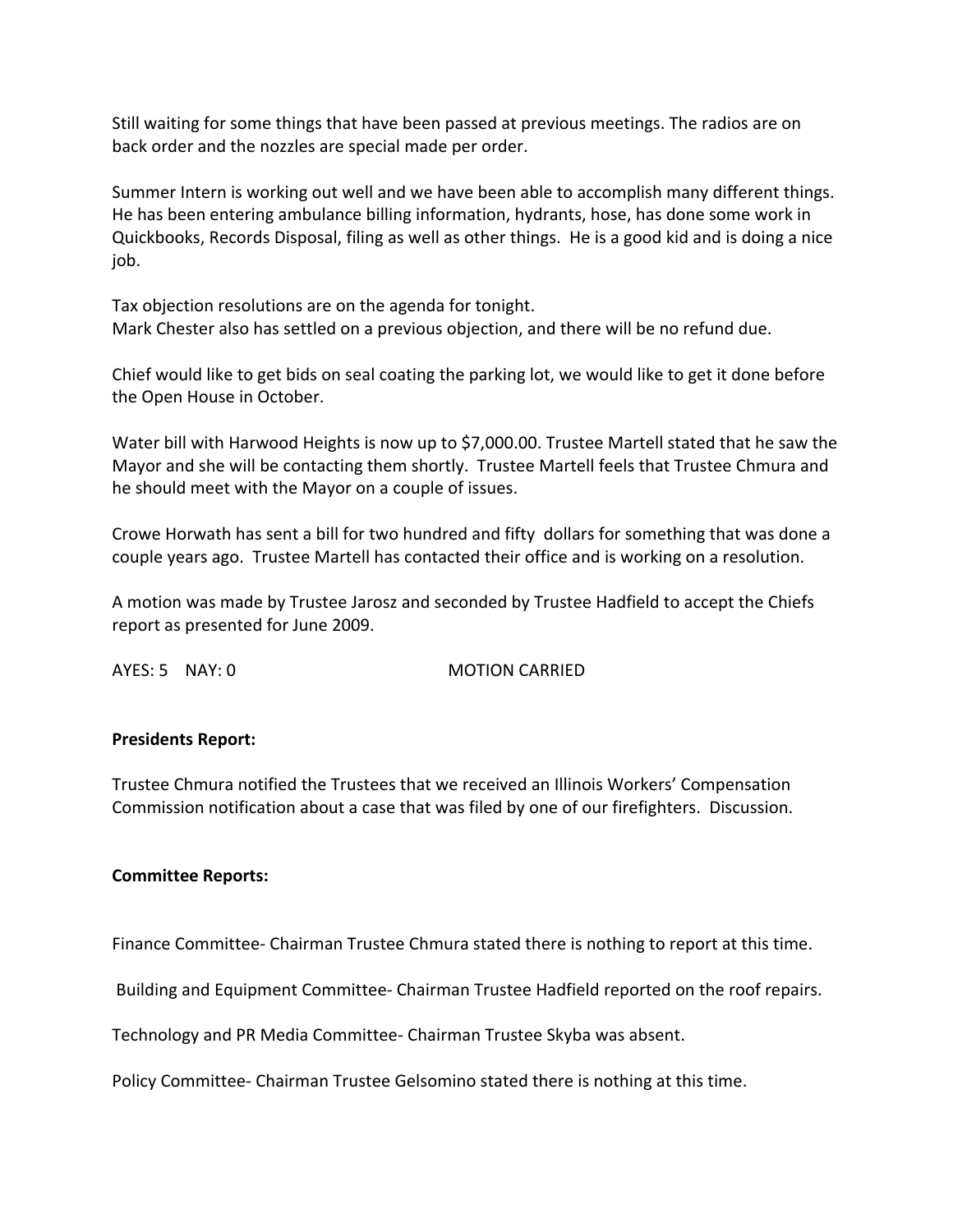Pension Fund-Trustee Martell stated there is a meeting coming up. The Chief will e-mail the date and time of the meeting. Trustee Martell is requesting to have both advisors there. Trustee Chmura asked if they will receive the portfolio prior to the meeting. Discussion.

#### **Old Business:**

FOI was received and an extension was requested. Discussion.

#### **New Business**:

Motion by Trustee Gelsomino, and seconded by Trustee Martell to adopt and approve Resolution #09‐4, a Resolution authorizing representation in proceedings before the Property Tax Appeal Board regarding Target Corporation TPN‐09850.

Roll Call: Trustee Skyba; absent, Trustee Martell; yes,

Trustee Gelsomino; yes, Trustee Hadfield; yes,

Trustee Chmura; yes, Trustee Jarosz; yes.

AYES: 5 NAY: 0 **MOTION CARRIED** 

Motion by Trustee Martell and seconded by Trustee Hadfield to adopt and approve Resolution #09‐5, a Resolution authorizing representation in proceedings before the Property Tax Appeal Board regarding Andy Maggio.

Roll Call: Trustee Skyba; absent, Trustee Martell; yes,

Trustee Gelsomino; yes, Trustee Hadfield; yes,

Trustee Chmura; yes, Trustee Jarosz; yes.

AYES: 5 NAY: 0 **MOTION CARRIED** 

Attorney Mark Chester stated that you could do one Resolution in the beginning of the year authorizing them to represent you. Then you would need to send a letter saying you want them to proceed.

Motion to approve Daniel Johnson to take classes through Concordia University to complete and receive his Bachelor Degree in Organizational Management was tabled.